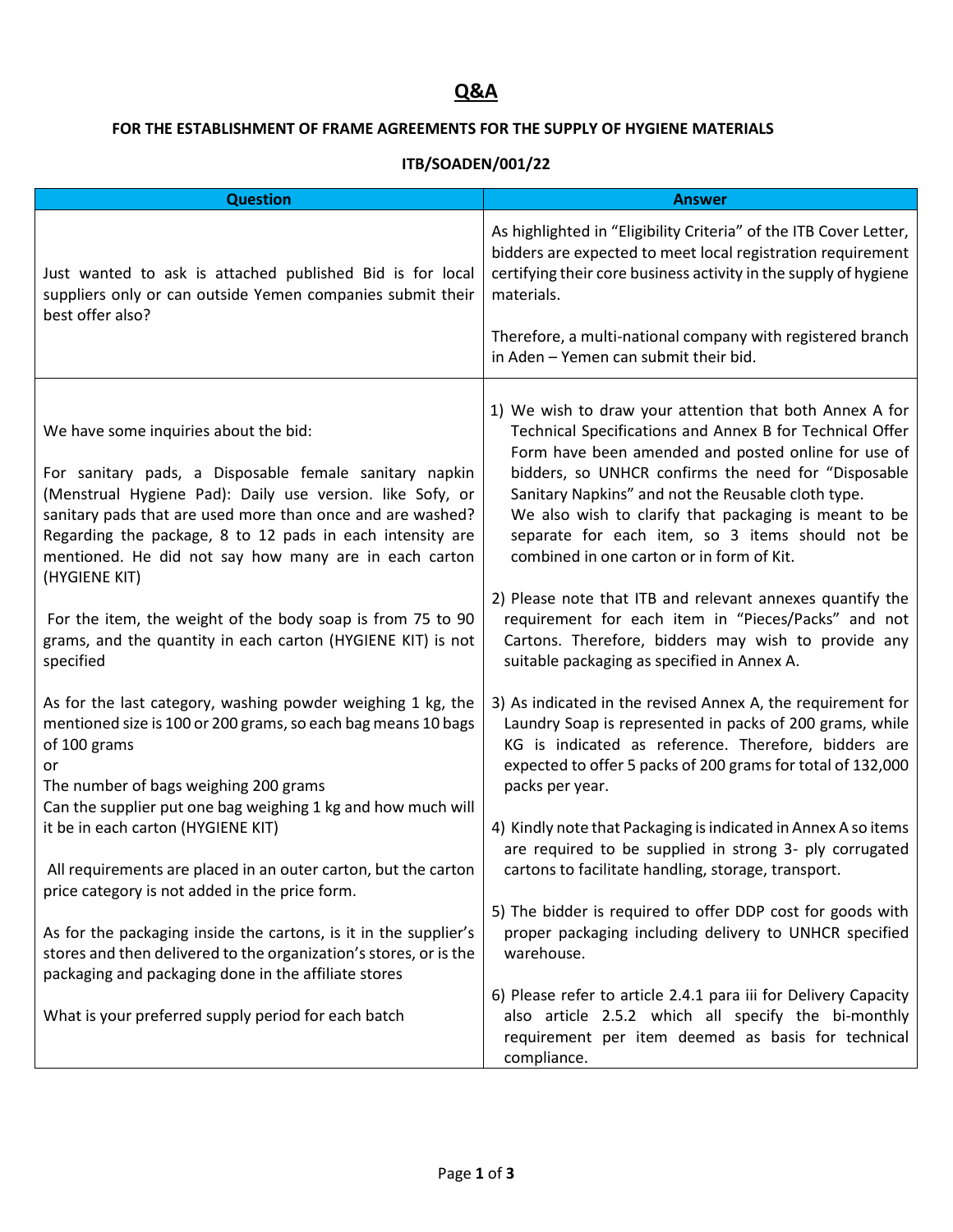| <b>Question</b>                                                                                                                                                                                                                                                                                                                                                                                                                                                                                          | <b>Answer</b>                                                                                                                                                                                                                                                                                                                                                                                                                                                                                                                                                                                                                                                                                                                                                                                                                                                                                                                                                                                                                                  |
|----------------------------------------------------------------------------------------------------------------------------------------------------------------------------------------------------------------------------------------------------------------------------------------------------------------------------------------------------------------------------------------------------------------------------------------------------------------------------------------------------------|------------------------------------------------------------------------------------------------------------------------------------------------------------------------------------------------------------------------------------------------------------------------------------------------------------------------------------------------------------------------------------------------------------------------------------------------------------------------------------------------------------------------------------------------------------------------------------------------------------------------------------------------------------------------------------------------------------------------------------------------------------------------------------------------------------------------------------------------------------------------------------------------------------------------------------------------------------------------------------------------------------------------------------------------|
| You have mention disposal sanitary pads requirement, but in<br>the description of the technical sheet, They have mention<br>about Fleece and microfiber, which is used in washable<br>sanitary pads.                                                                                                                                                                                                                                                                                                     | We wish to draw your attention that both Annex A for<br>Technical Specifications and Annex B for Technical Offer<br>Form have been amended and posted online for use of<br>bidders, so UNHCR confirms the need for "Disposable<br>Sanitary Napkins" and not the Reusable cloth type.                                                                                                                                                                                                                                                                                                                                                                                                                                                                                                                                                                                                                                                                                                                                                           |
| Please check and clarify,<br>this tender has requirement of disposal sanitary pads or<br>Washable sanitary pads?                                                                                                                                                                                                                                                                                                                                                                                         | We wish to clarify that submission deadline of this ITB has<br>been extended to $29/05/2022 - 23:59$ hrs Yemen time.                                                                                                                                                                                                                                                                                                                                                                                                                                                                                                                                                                                                                                                                                                                                                                                                                                                                                                                           |
| 1. In the technical specifications is item 1. Stated as "Disposable<br>Sanitary napkins", but the specifications are for washable<br>sanitary pads. Please clarify if the description should be<br>Reusable sanitary napkins instead of Disposable sanitary<br>napkins.                                                                                                                                                                                                                                  | 1) We wish to draw your attention that both Annex A for<br>Technical Specifications and Annex B for Technical Offer<br>Form have been amended and posted online for use of<br>bidders, so UNHCR confirms the need for "Disposable<br>Sanitary Napkins" and not the Reusable cloth type.                                                                                                                                                                                                                                                                                                                                                                                                                                                                                                                                                                                                                                                                                                                                                        |
| 2. The required quantity per pack of Sanitary pads is stated to<br>be 8 to 12 pads per pack. Is this a correct quantity if washable<br>pads are required? How many Maxi and how many Super<br>maxi pads are required per pack?                                                                                                                                                                                                                                                                           | 2) Kindly note that quantity for each pack of Disposable<br>Sanitary Napkins has been revised to indicate 10 pads per<br>pack. You may also note the 2 types we are expecting<br>(Comfort/cellulose or Air lid/Ultrathin) as specified in the<br>revised Annex A.                                                                                                                                                                                                                                                                                                                                                                                                                                                                                                                                                                                                                                                                                                                                                                              |
| 1. What is the complete address of the delivery place as we<br>need the same for DAP Transportation charges?<br>2. Whether Tax Exemption Certificate will be provided by<br>UNHCR at the destination country?<br>3.Is it required to attest the Certificate of Origin by Yemen<br>Embassy at Load port Country?<br>4. The items will be delivered as Kit Packing or Bulk Packing? In<br>case of kit the items are not in the multiples of lowest<br>quantity item<br>5. Alternative offer is acceptable? | 1. The delivery location is specified in UNHCR's Cover Letter,<br>article 2.4.2 "Content of the Financial Offer". We also wish<br>to clarify that bidder shall quote all-inclusive DDP unit<br>price, not DAP.<br>2. Based on the INCOTERM for delivery UNHCR cannot offer<br>tax exemption privileges, so it is bidder's responsibility to<br>ensure delivery including all tax duties.<br>3. UNHCR does not require Certificate of Origin or any other<br>shipping document against each order. Even if requested<br>by UNHCR for verification purposes, legalization by<br>respective Yemeni Embassy at country of export is not<br>required.<br>4. Items are not required to be delivered in form of kit. Since<br>items are to be delivered separately/individually,<br>packaging of each item is required in strong 3- ply<br>corrugated cartons as specified in Annex A.<br>5. Alternative items other than the ones specified in Annex A<br>are not accepted. Bidders may highlight specifications in<br>Annex B for offered products. |
| We are very interested in this ITB and would like to participate.<br>And we want to make sure the lot3 Laundry soap is laundry<br>powder?                                                                                                                                                                                                                                                                                                                                                                | As mentioned in our ITB Cover Letter "Partial bids are<br>allowed under this tender. Thus, the bids may contain either<br>the offers for one or two or all three items."<br>Therefore, you may wish to offer only for Lot $3 -$ Laundry<br>Soap.                                                                                                                                                                                                                                                                                                                                                                                                                                                                                                                                                                                                                                                                                                                                                                                               |